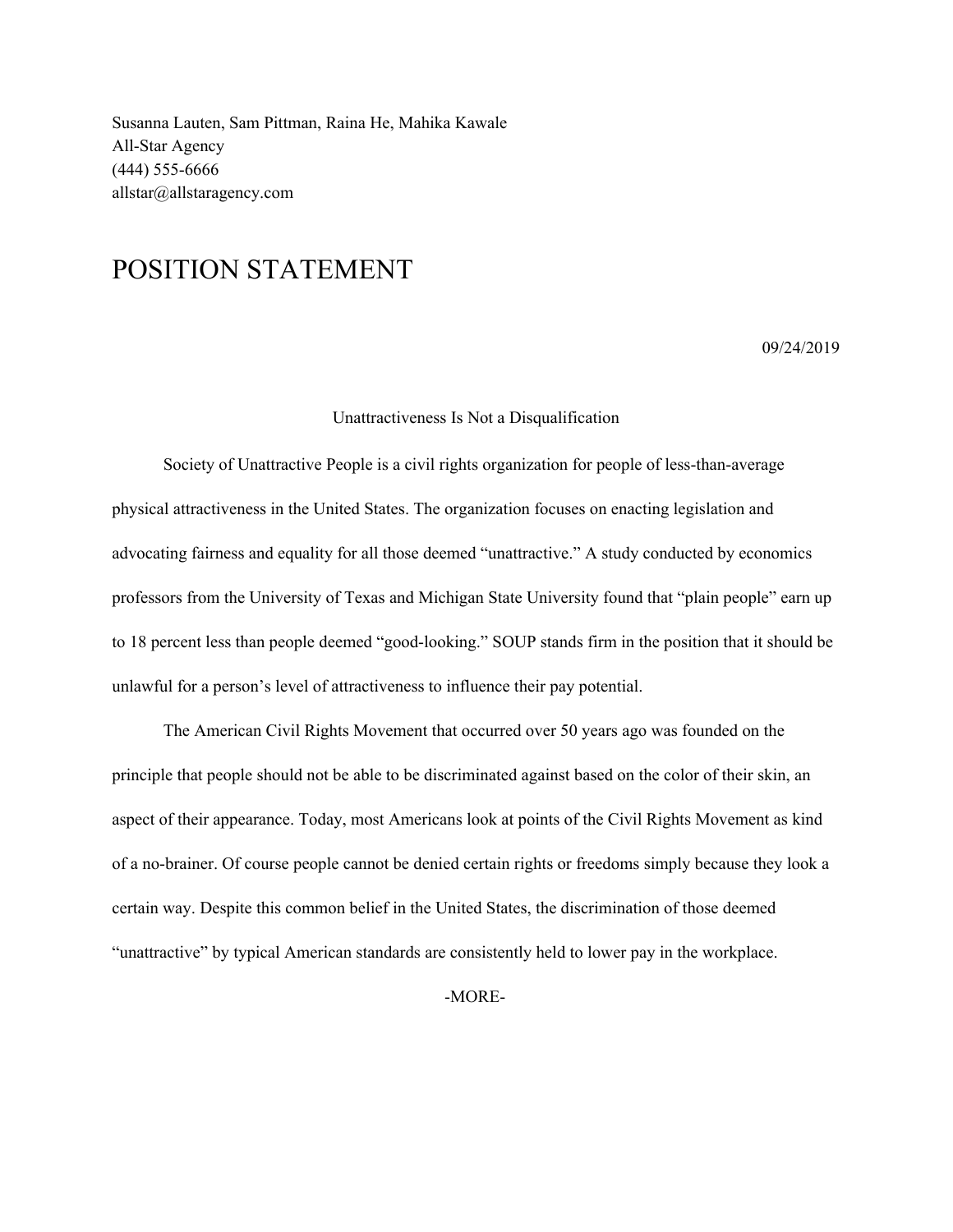## UNATTRACTIVENESS IS NOT A DISQUALIFICATION – Page 2

On average, "plain people" earn between 8 and 18 percent less than those deemed "attractive" according to an article published on careerbuilder.com. SOUP insists that this is similar to the discrimination that people of color used to and continue to face in the United States today. A person's level of attractiveness is an aspect of their appearance, the same as the color of their skin. Discrimination on the basis of attractiveness is therefore unethical and there should be legislation to protect these "unattractive people" from pay discrepancies similar to the Civil Rights Act of 1964.

SOUP also implores lawmakers to consider a time in their lives when they felt completely helpless in a situation. For example, if a loved one fell ill and there was nothing that could be done about it, how did they feel about it. Then, these lawmakers should consider how they would feel if something out of their control like that was preventing them from being able to earn the living they felt they were capable of earning. This is what members of SOUP and so many other Americans deemed "unattractive" go through every day. Their looks are almost completely out of their control and to be punished for it in the workplace is unconstitutional.

Finally, SOUP asks that the words of the revered Dr. Martin Luther King Jr. be considered when discussing this issue. Dr. King has long been considered an authoritative figure on civil rights in the United States and his beliefs and body of work apply to the rights of the unattractive. People with plain looks should be judged in the workplace based on the content of their work ethic and ability rather than their level of physical attractiveness, just as Dr. King asserted people of color be judged for the content of their character and not their skin color.

-MORE-